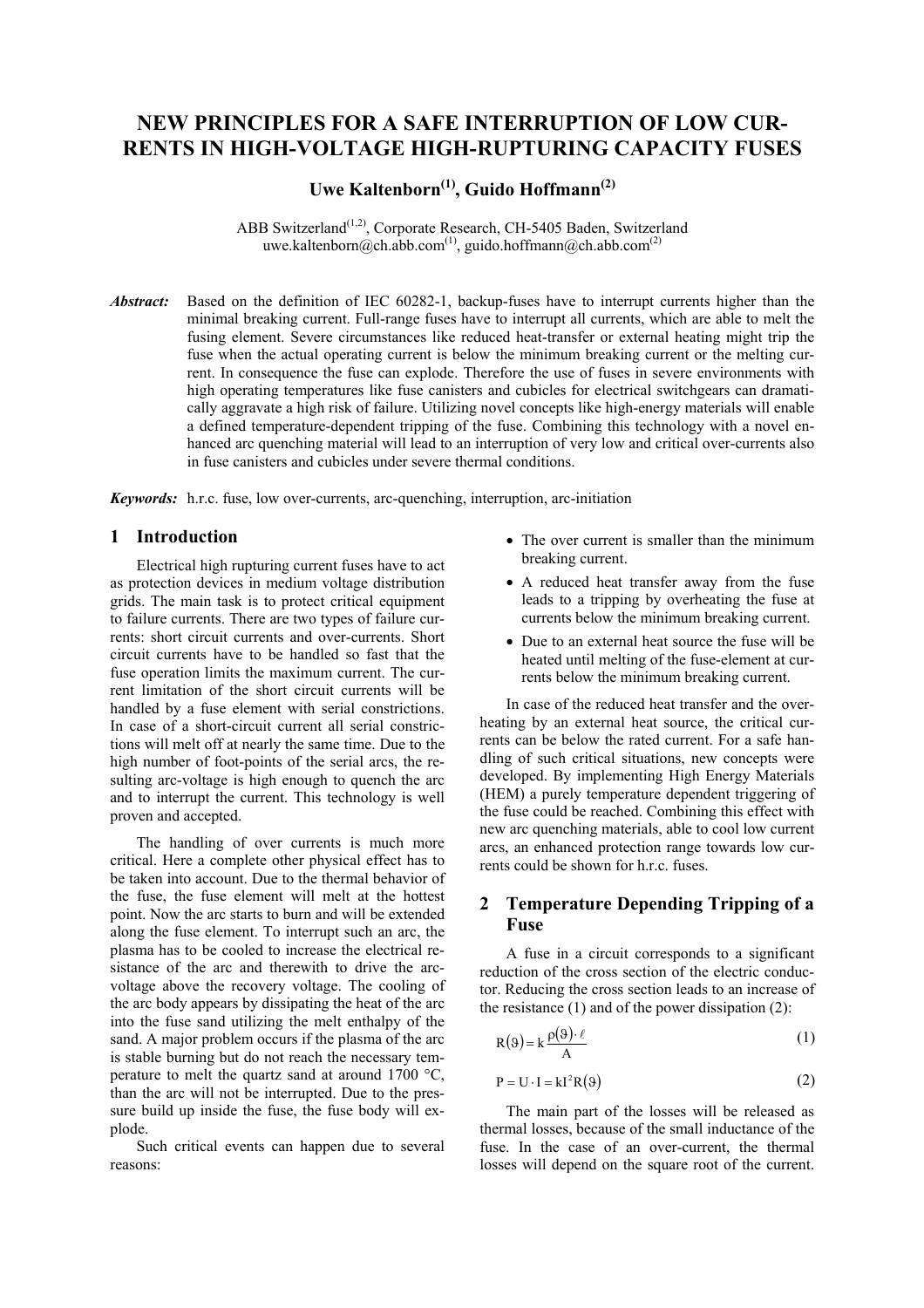To melt the silver wire, a temperature of 960 °C is needed.

If the fuse has the ability to interrupt every current that is melting the fuse wire, the fuse is called a full range fuse. Common principles of full-range fuses operate with two serial fuse wires of different materials, a heating chamber or a large number of small parallel wires.

Another opportunity is the use of a thermal limiting striker. Here the external overheating of the fuse will release the striker, which can than trigger a loadbreak switch for a safe interruption of the current. In such a case the fuse itself does not operate as a fuse.

## **3 Influencing the Tripping Temperature of a Fuse**

There is one technology since more than 70 years in place, which allows a reduction of the pre-arcing time of a fuse at low over currents: the so-called Meffect after A. W. Metcalf [1]. To initiate a tripping of a fuse at lower temperatures, a piece of thin is placed on the silver based fuse element. Thin and silver are two materials able to diffuse into the other material. This diffusion leads to an Silver-Thin alloy of Ag3Sn, which melts at 232°C. As each diffusion process is dependent on activation energy and time, the temperature of the fuse wire will be heavily influences the time of diffusion and therewith also the tripping time of the fuse as seen in Fig. 1.



Fig. 1: Diffusion-depth over time of a silver-tinsystem depending on the temperature [2]

Due to the slow diffusion speed of the M-spot at temperatures in the range of 200 to 250 °C, a method of tripping a fuse without any delay at lower temperatures would increase the triggering sensitivity of a fuse at low current switching.

### **3.1 High Energy Materials**

Another way to influence directly the tripping of the fuse-element is the application of so-called High-Energy Materials (HEM). Such materials are able to release a high amount of thermal energy at temperatures up to 3000 K due to an exothermic chemical reaction. Such reactions can be initiated by reaching a defined temperature in the range of around 70 °C up to 250 °C. Applying such materials directly to the fuse element enables a nearly instantaneous tripping by reaching the critical temperature of the HEM.

All HEM are based on the following reaction principle  $(3 - 5)$ :

| Propellant + Oxidizer $\xrightarrow{70^{\circ}C-250^{\circ}C}$ Initial Reaction (3) |  |  |
|-------------------------------------------------------------------------------------|--|--|
| Heat Producer + Oxidizer $\xrightarrow{\text{Initial Reaction}}$ Melting Heat (4)   |  |  |
| Propellant + Heat Producer + Oxidizer $\longrightarrow$ Melting (5)                 |  |  |

The HEM can be divided by the most critical component, the propellant. There are two major groups of material, the so-called thermites and the stable nitric compounds. For the heat producer as well as for the oxidizer several chemical structures are known. In the most cases these heat producers and oxidizers can be used for both propellants. The major differences will be the burning temperature and the reaction velocity.

#### **3.2 Thermite Based HEM**

In cooperation with RUAG Munition (former Swiss Munition Enterprise Thun) several thermite based HEM were tested. A special metal/metal-oxide reaction is used, wherein the metal-oxide exists in a meta-stable condition. For this heat producing reaction, locally temperatures higher than 2000 K were measured. The initial reaction is described in formula (6):

$$
\{M e^{a} + M e^{a} O_{y}\} + O_{x} \to 2M e^{a} O_{x} + \frac{y}{2} O_{2} + Q(kJ) \tag{6}
$$

To feed this reaction, originally oxygen from the environment was used. The materials for instance are used in applications like compact single use heaters to prepare food. In a fuse the amount of oxygen is insufficient to feed this reaction, due to the fact of the compact filling with sand. Therefore an additional oxidizer was implemented. This reaction is starting at low temperatures and produces temperatures high enough to trigger a second fast burning metal/metaloxide reaction (7).

$$
Me^{b} + Me^{c}O_{z} \rightarrow Me^{b}O_{y} + Me^{c} + Q(kJ)
$$
 (7)

The thermite based HEM are dissolved in an organic binder and therefore are liquefied. This liquid was applied by painting it onto the fuse element. Hardening of the HEM occurred by heating the fuse element up to temperatures around 50°C. The binder evaporates and the material is fixed.

#### **3.3 Stabilized Nitric Compounds**

Several organo-nitric compounds show a good thermal stability up to temperatures above 200°C. Two of these materials are Guanidine Nitrate  $(CH_6N_4O_3)$  (8) with a melting point of 216<sup>o</sup>C and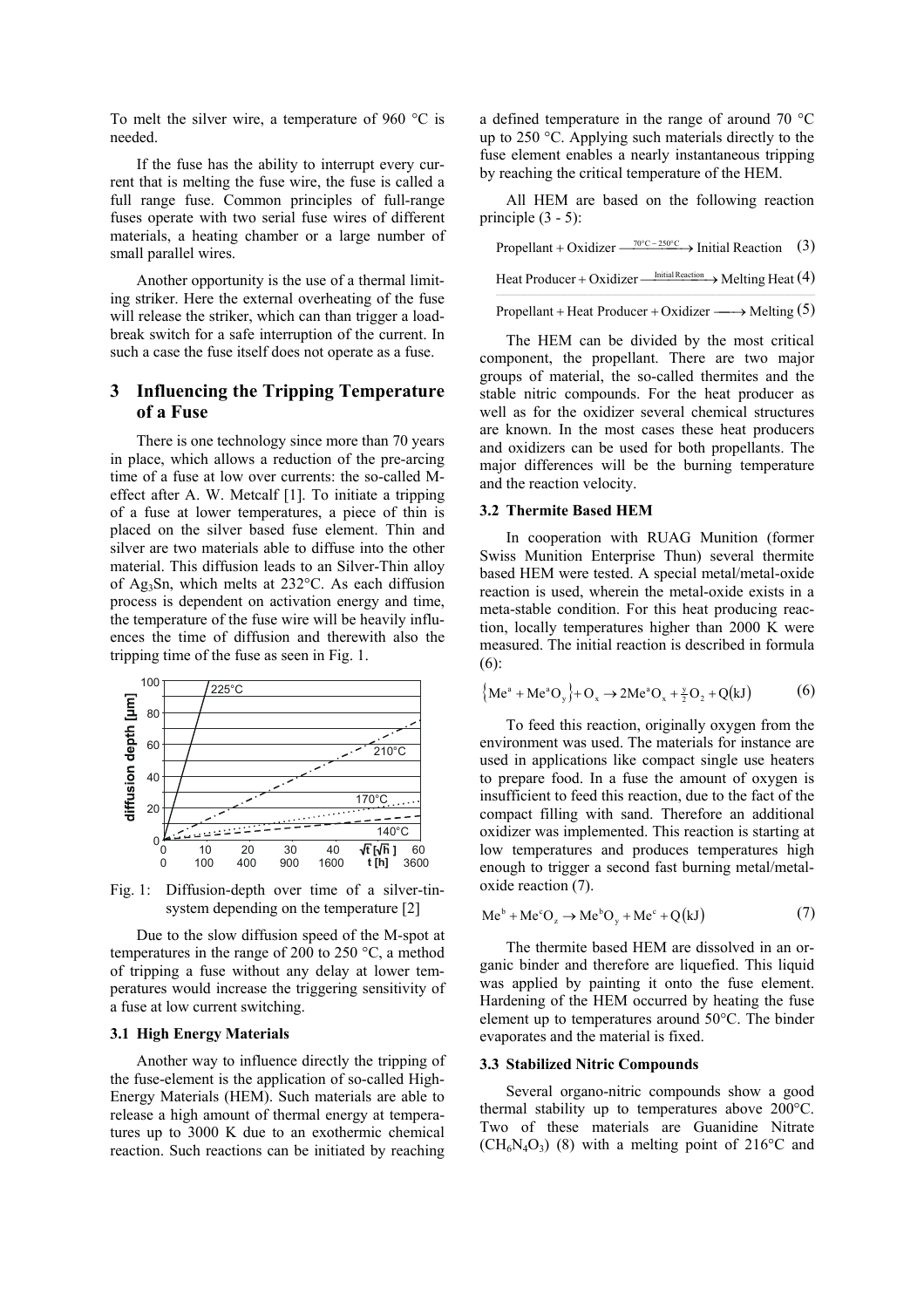Guanidine Acetate ( $CH<sub>5</sub>N<sub>3</sub>CH<sub>3</sub>COOH$ ) (9) with a melting point of 226°C.

$$
H\nV\nC=\overset{\circ}{N}\nH\nGuanidine Nitrate
$$
\n(8)

$$
H\begin{bmatrix} H \\ H \end{bmatrix} = R \begin{bmatrix} H \\ H - C - C \end{bmatrix} \begin{bmatrix} H \\ H \end{bmatrix}
$$
\nQuantime-Acetate

\n
$$
(9)
$$

Mixtures of these materials with common oxidizers like nitrates, chlorides or peroxides, showed no degradation for temperatures below 190°C. The reaction of these mixtures can reach temperatures up to 1500°C. To generate more heat, added magnesium shows a further increase of the released amount of heat. The reactions for a complete oxidation of Guanidine Nitrate and Guanidine Acetate is shown in (10) and (11).

$$
CH_6N_4O_3 + 5O_2 \longrightarrow CO_2 + 4NO_2 + 3H_2O \tag{10}
$$

$$
4(CH5N3CH3COOH) + 29O2
$$
\n
$$
30 + 12CO2 + 12NO2 + 18H2O
$$
\n(11)

The propellant / oxidizer ratio has a major influence to the reaction speed. To guarantee a complete reaction, the propellant / oxidizer ratio should be less than 1. On the other hand, the burning velocity of the mixtures has to be tuned in such a way that the sonic velocity is not reached. Otherwise the mixture will be rated as an explosive material with several safety indications.

#### **3.4 Influence of the HEM on the Pre-Arcing Time of a Fuse**

Applying the HEM to a fuse element leads to the situation that the tripping of the fuse element is purely dependent from the thermal situation inside the fuse. After igniting the HEM, a high amount of heat will be released, which melts the fuse elements. By comparing a conventional fuse element including a M-spot with the same fuse element having a HEM applied, a significant reduction of the pre-arcing could be measured. Fig. 2 shows the relation between the pre-arcing time and the applied current. The current is based on the melting current of the fuse element with M-spot.



Fig. 2: Pre-arcing time versus test current of a standard fuse element with M-spot and a standard fuse element with HEM, all values related to the values of the minimal breaking current (I3 in accordance with TD 3 IEC 60282-1) of the M-Spot element

## **4 Arc-Quenching**

After realizing a clear defined temperature dependent tripping of the fuse-element, the resulting arc must be interrupted. There are several principles available. Due to drawbacks for the known concepts, a new concept was developed and tested.

## **4.1 Known Principles**

• Improved cooling of the arc by reduced particle size:

Due to the fact that the melting energy of the sand is decreasing with a decreased particle size, a much more reduced particle size as used today will increase the cooling of the arc. The drawback of such a solution is the reduced ability of the sand to adsorb the metal vapor from the evaporated fuse wire after interrupting the current. Due to the hot metal gas, the dielectric recovery of the arc channel will be not sufficient to withstand the recovery voltage. A re-ignition might occur.

• Improved cooling of the arc by adding electronegative substances:

Adding materials to the fuse sand, which are generating electronegative gases when they are heated, will also cool the arc. The electronegative gases will adsorb electrons from the arc-plasma. Such a material is PTFE, also known as Teflon® . At higher temperatures flour-gases will be generated. Beside the ecological aspect also a technical drawback has to be considered. Due to the significant difference of the specific density of quartz sand and PTFE a decomposition of both components is very likely and the availability of PTFE to the arc is not guarantied.

- Applying cooling media to the fuse wire:
- Utilizing the thermal energy to initiate a chemical reaction will also lead to a cooling effect at the arc. One example is the use of Aluminiumtrihydrate  $(Al(OH)<sub>3</sub>)$ . Here the energy will be used to feed the reaction of Aluminiumtrihydrate to alumina. This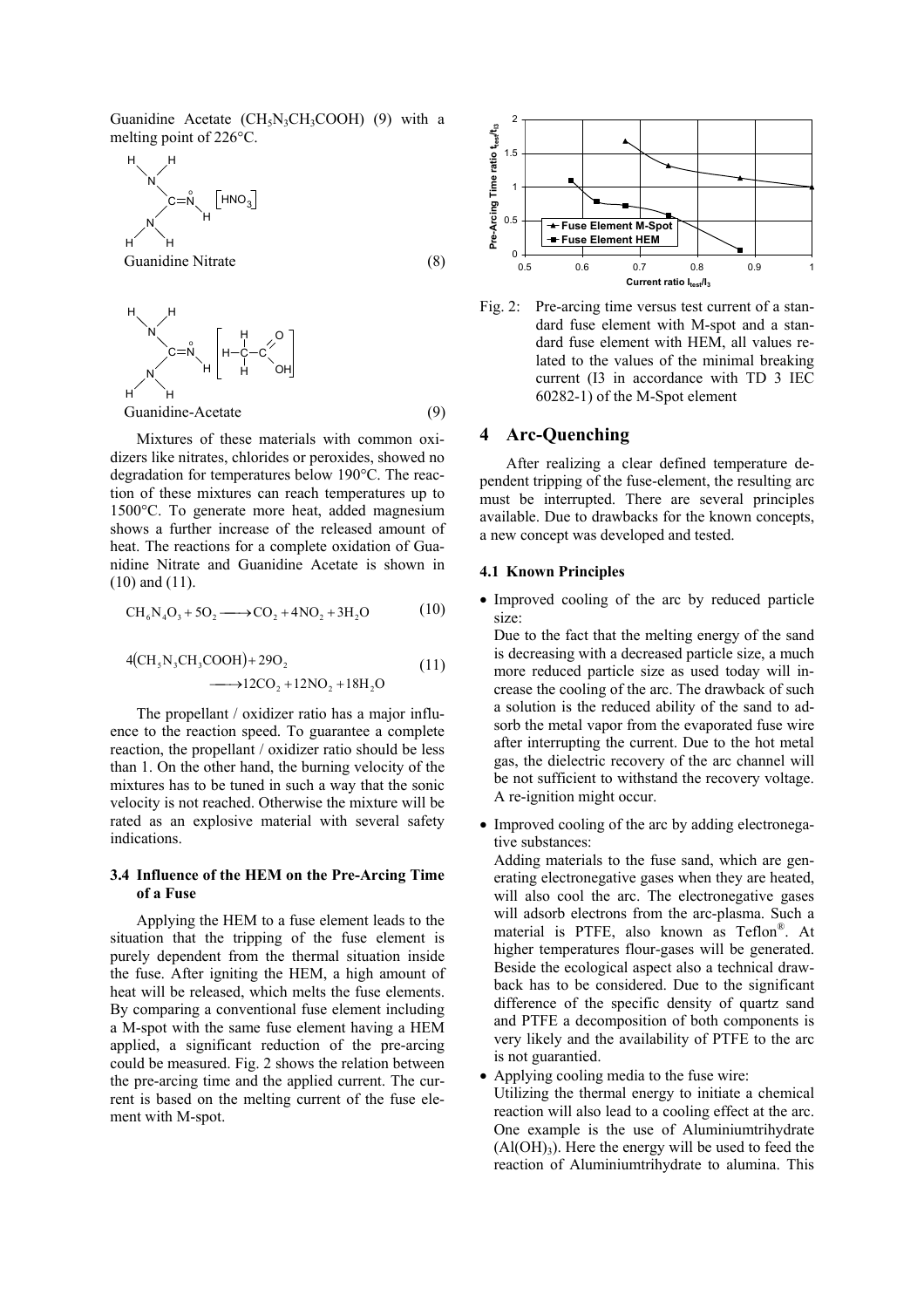will be done in two steps of oxidation: the Boehmite reaction (12) and the Alumina reaction (13) [3, 4].

$$
2\text{Al(OH)}_{3} + \text{Q(kJ)} \longrightarrow 2\text{AlOOH} + 2\text{H}_{2}\text{O}
$$
 (12)

$$
2\text{AlOOH} + \text{Q(kJ)} \longrightarrow \text{Al}_2\text{O}_3 + \text{H}_2\text{O}
$$
 (13)

This reaction is mainly used as a flame retardant in filled polymers. The operating temperature for these applications is limited to maximum 150°C. For the use in fuses the maximum hot spot temperatures at the constrictions has to be taken into account, as temperatures above 170°C can be easily reached. That means that the cooling medium has to withstand such temperatures without degrading. In case of Aluminiumtrihydrate the degradation process starts between 150 and 175°C (Fig. 3). Therefore an application of such material has severe restrictions.



Fig. 3: Weight loss of Aluminiumtrihydrate  $(Al(OH)<sub>3</sub>)$  over time dependent on the temperature

• Fast extension of the arc length:

Another opportunity to revoke energy from the arc is the fast increase of the arc length. Applying a high number of parallel fuse elements with reduced cross-section might do this. In such a case the following restrictions has to be taken into account. If the number of parallel wires is to high, the commutation time of the arc will unacceptably increase. Another effect is the reduced distance between the wires. Due to the level of the recovery voltage a minimum insulation distance between the wires is necessary. Beside these technical issues also a production problem will occur. The resulting reduced cross-section of the single wire will make it impossible to handle such thin wires with traditional wire designs. New concepts like substrate power fuses are enablers for new design strategies dealing with a high number of parallel wires [5].

#### **4.2 Novel Types of Arc Quenching Materials**

The thermally defined tripping of a fuse has one major drawback. The energy of the burning arc will be insufficient to reach the temperature necessary to

melt the extinguishing medium, the sand. By melting the sand, the energy for this process is taken away from the arc, which lead to a reduced temperature of the arc plasma. If the temperature of the plasma is low enough, the plasma channel will be quenched until implosion and the current is than interrupted. The whole effect depends on the interaction between the arc-plasma temperature and the molten volume of extinguishing medium. The volume of molten arc quenching material is than corresponding with the amount of energy taken away from the arc.

To enhance the arc-quenching effect, three possible effects can be utilized:

• Particle size:

A reduced particle size is equivalent to an increased particle surface and therefore a reduced differential volume is needed to adsorb the same amount of energy.

• Melting point:

A lower melting point would give the opportunity to increase the molten volume and to utilize the necessary higher energy uptake.

• Enthalpy of fusion:

Utilizing materials with a higher fusion enthalpy will result in a higher adsorption of the arc-energy in a smaller volume of molten material.

Preferable a combination of all three opportunities should be realized. Table 1 is showing a comparison of three materials, useable as arc quenching materials. Beside the well-known quartz-sand as a reference, alumina and boric acid were chosen.

Table 1: Melting point and fusion enthalpy of different materials used as filler in AQM [6]

|                                           | SiO <sub>2</sub> | $Al_2O_3$ | BH <sub>3</sub> O <sub>3</sub> |
|-------------------------------------------|------------------|-----------|--------------------------------|
| melting point<br>$m_p [^{\circ}C]$        | 1713             | 2054      | 170                            |
| enthalpy of fusion<br>$\Delta H$ [kJ/mol] | 8.51             | 1114      | 223                            |

Alumina shows the major advantage with the high value for the enthalpy of fusion and the availability of a broad variation of commercial available grain sizes, down to nano-powders. Both effects are well compensating the higher melting point.

Boric Acid shows a reduced melting point in conjunction with a higher enthalpy of fusion. A major drawback for this material is the fact that the particle size is not controllable. Due to small difference between operating temperature and melting point, a solidification of the boric acid powder will happen.

For a real fuse-design the interruption capability of an arc-quenching material is important, but also effects like dielectric recovery after current interrup-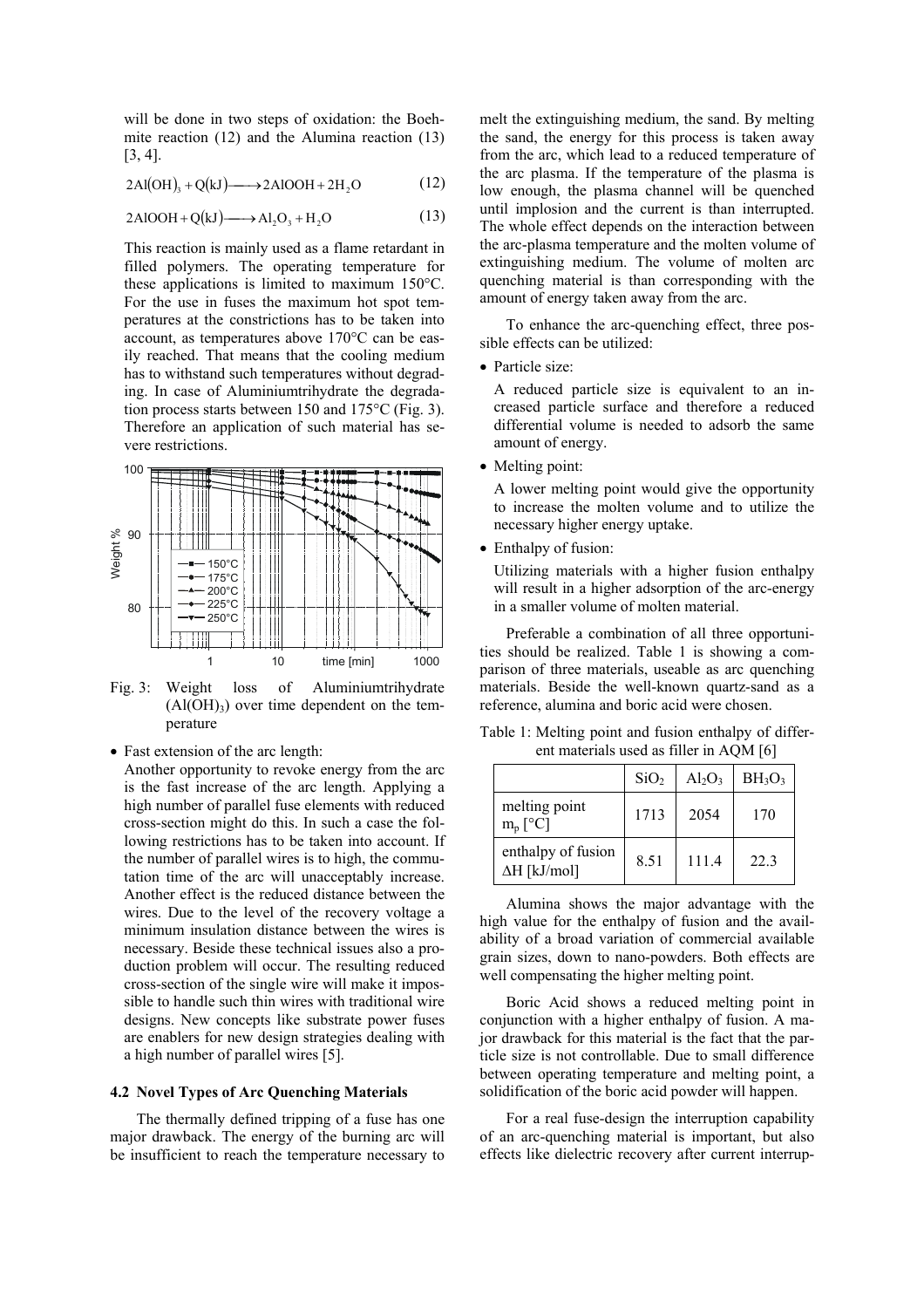tion, thermal conductivity and costs are important. Considering all these boundary conditions, a direct placement of the needed amount of arc-quenching material to the potential arcing area would be the most efficient solution. For an industrial production process, this is nearly impossible. A potential solution was found by embedding the arc-quenching material into a matrix-material.

As the processing of an inorganic matrix material is rather complicated, an organic matrix material would be preferable. All carbo-organic materials might be excellent useable for an efficient low-cost process, nevertheless due to the high temperatures near the arc, those materials will be oxidized to gases and highly electrically conductive carbon black, which is than limiting the dielectric withstand voltage after the current interruption.

Utilizing silicone-based polymers a work-around for the drawback of the carbo-organic materials was found. Beside the easy to handle production process an increased dielectric and thermal behavior was measured.

### **4.3 Current Interruption Behavior of New Arc Quenching Materials**

To evaluate the arc-quenching capability, all tests were based on one standard fuse design. As a reference a standard fuse filled with quartz-sand was used. The new materials were applied directly to the fuse wire. To compare the results, the ratio of the minimal applicable testing current for a safe interruption was related to the baseline of the rated current of the used fuse design (14).



Fig. 4: Related ratio of minimal breaking current and rated current dependent on the applied arc-quenching material

In result of the tests of the minimal breaking current (TD3 in accordance to IEC 60282-1) a certain reduction of the minimal breaking current based on the current ratio (14) was measured. Also quartz-sand

in a silicone matrix showed a better performance as pure fuse sand. Alumina and boric acid performed significantly better (Fig. 4).

Additional experiments were performed with ultra-fine alumina to show the influence of the particle size. Using ultra-fine alumina with particles sizes near the nano-range, lead to a further reduction of the minimal breaking current (Fig. 5).



Fig. 5: Related ratio of minimal breaking current and rated current dependent on the grain size of the alumina used for the arcquenching material

#### **4.4 Dielectric Behavior of the New Arc Quenching Material**

For the fuse-design the dielectric behavior of the arc-quenching materials is very important as well. This was measured in a needle-plan configuration as seen in Fig. 6.



Fig. 6: Needle-Plan arrangement for the measurement of the breakdown strength of the arc quenching materials

The needle-plan setup was chosen to gain an additional safety margin compared to the real design inside a fuse. There we have the sharp edges of the fuse-element as the electrodes, which is more a needle-needle arrangement with a slightly reduced inhomogeneity of the electric field compared to a needle-plan arrangement. Mainly two materials were compared: fuse sand and alumina filled silicone. The needle was adapted to the electrode in such a way that the distance was exactly 1 cm. To realize repeatable measurements, the sand was compacted inside a PTFE-ring. In opposition to that the alumina filled silicone sampled were produced with vacuum casting including the electrode setup. For each material 10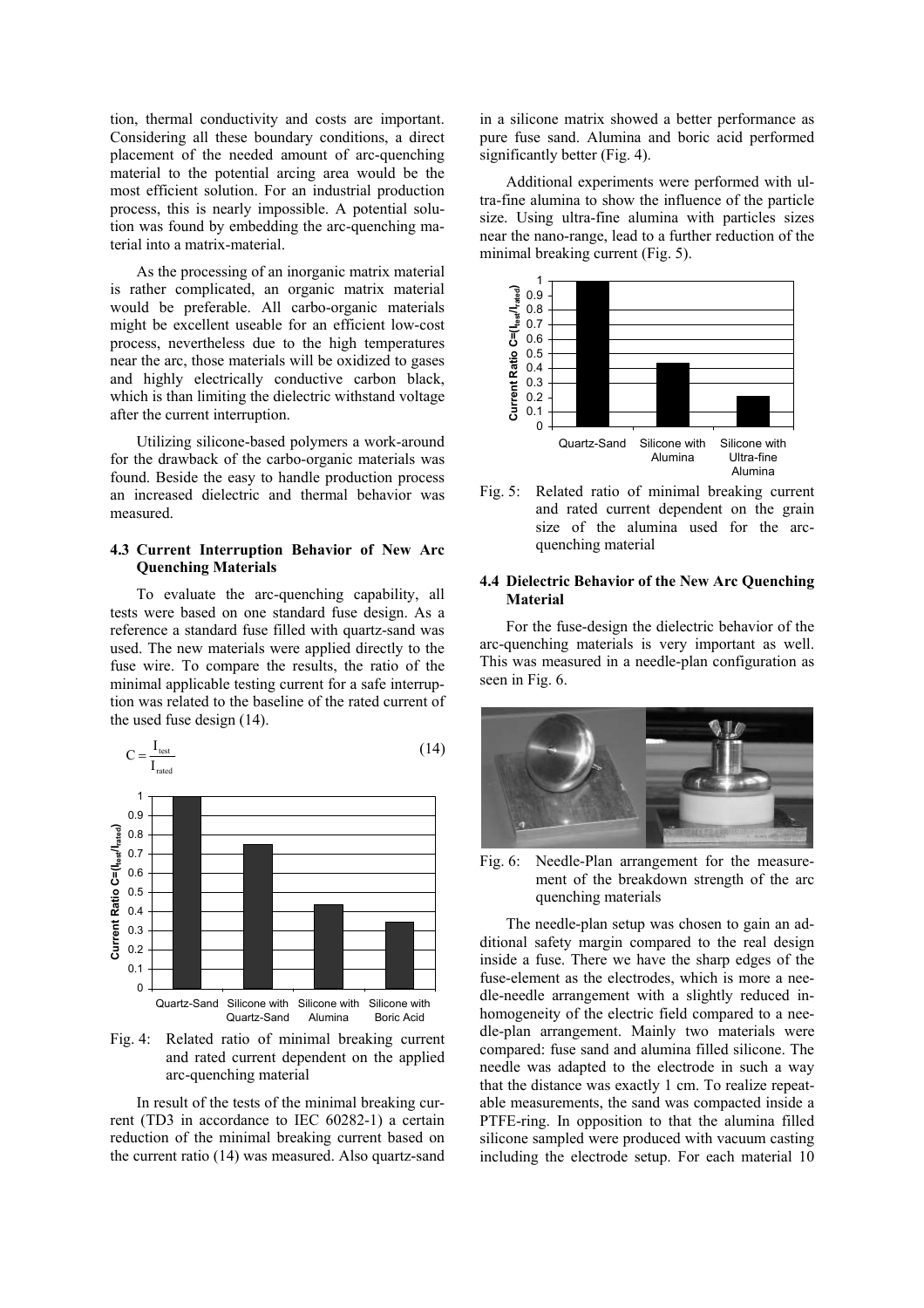measurements with an a. c. voltage-rise test (∆U=1 kV/s) were performed. The average breakdown values indicated that for a strongly inhomogeneous setup quartz-sand shows twice the dielectric strength than atmospheric air, and alumina filled silicone nearly 9 times (Table 2, Fig. 7, Fig. 8).

Table 2: Average a. c. breakdown field strength of arc-quenching materials and atmospheric air

| Material         | Air      | Quartz | Alumina filled<br>Silicone |
|------------------|----------|--------|----------------------------|
| $E$ [kV/cm]      | $\sim$ 5 | 10     | 434                        |
| $\sigma$ [kV/cm] |          | 0.6    |                            |



Fig. 7: Probability of the a. c. breakdown field strength of quartz sand in a needle-plan arrangement



Fig. 8: Probability of the a. c. breakdown field strength of alumina filled silicone in a needle-plan arrangement

## **4.5 Thermal Conductivity of Arc Quenching Materials**

Another important issue for the fuse-design is the thermal behavior of the arc-quenching material. The thermal conductivity and capacitance of the arc quenching material heavily influence the thermal equilibrium of the fuse link and therefore the current rating of the fuse.

The thermal conductivity was measured for quartz-sand and alumina filled silicone (Fig. 9). Due to the better conductivity of alumina compared to quartz sand, the expected result was obtained. The temperature dependency with the negative slope of alumina filled silicone is clearly dedicated to the behavior of the silicone matrix. Finally it can be concluded that the thermal behavior of the alumina filled silicone is better than for quartz-sand over the measured temperature range, which includes the nominal operating range.



Fig. 9: Thermal conductivity of arc quenching materials dependent on the temperature

The thermal capacitance of the arc quenching material has a direct influence on the dynamic thermal behavior of the fuse-link and therewith to current-time characteristic of a fuse. A high thermal capacitance is decreasing the temperature rise at the fuse element. The measurements of the thermal capacitance (Fig. 10) were done with the Differential Scanning Calorimetry (DSC), using a temperature stabilized measuring chamber.



Fig. 10: Thermal capacitance of arc-quenching materials dependent on the temperature

All silicone based materials showed a significant higher thermal capacitance than the original quartz sand, whereas the alumina-filled silicone outperformed the other materials. The thermal capacitance is increasing with the temperature for all materials.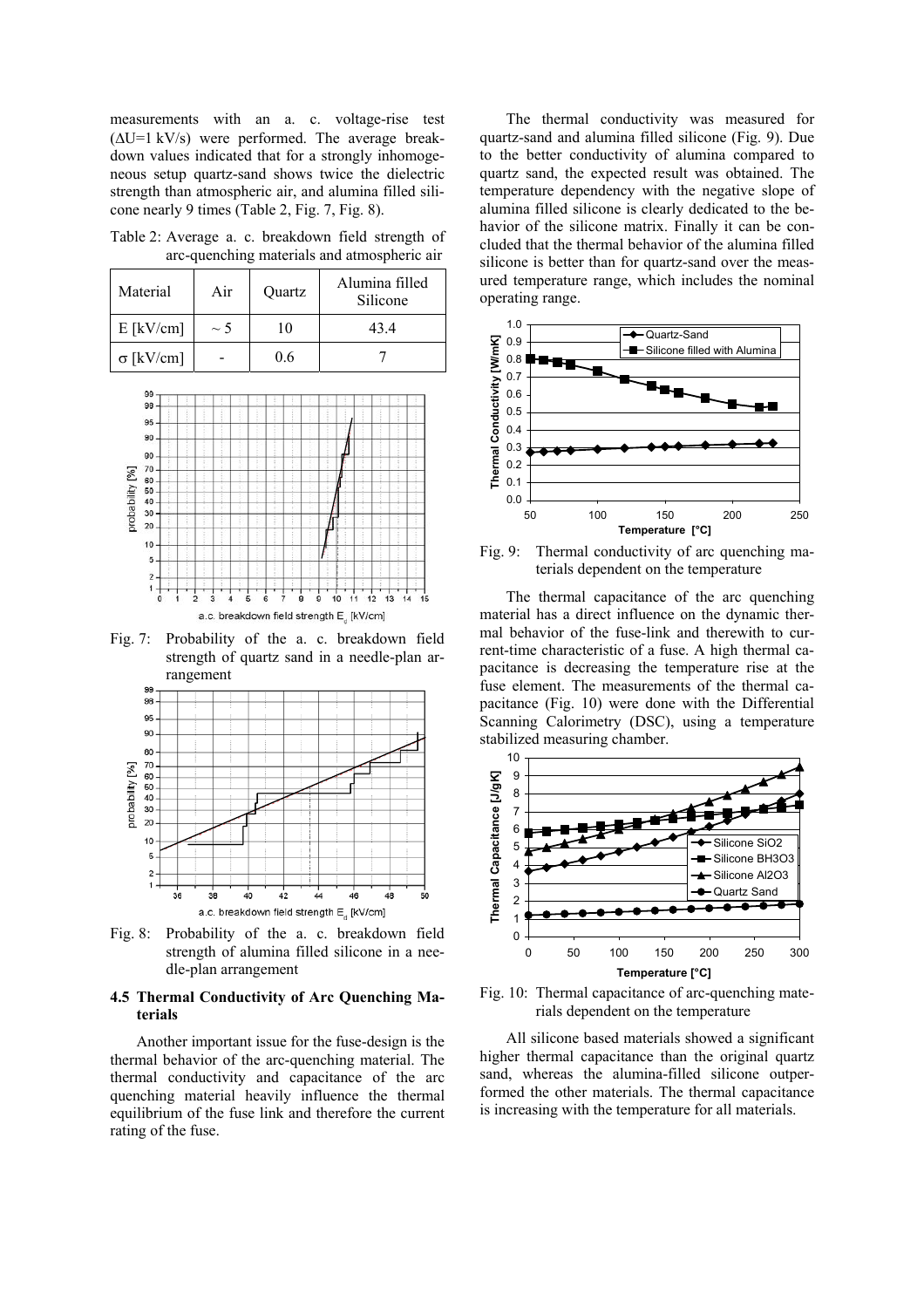#### **4.6 Mechanical Implications**

Due to the stiffness of the silicone matrix of the new arc-quenching materials, the increased mechanical stresses have to be taken into account. Using the Finite Element Solver ABAQUS, the displacement stresses in a standard fuse, utilizing a star-shaped winding stick and fuse-elements with constrictions. were simulated. The potential stress and the deformation of the fuse element are shown in Fig. 11.



Fig. 11: FEM-simulation of the displacement of a fuse-element in a standard h.r.c. fuse (only the virgin and the stressed fuse-element shown)

Based on the simulation results (Fig. 12) a significant increase of the displacement stresses by a minimum factor of 10 was found. Two main reasons for the increased stressed were identified and simulated (Fig. 13, Fig. 14): the thickness of the arcquenching material and the number of ribs of the winding stick.



Fig. 12: Related von Mises Stress versus the related test current for a fuse-element with and without arc-quenching material (alumina filled silicone)

Due to the in-compressibility of the silicone matrix of the arc-quenching materials, a higher thickness of the applied material will lead to a higher mechanical stress (Fig. 13). A reduction of the thickness from 3 mm to one mm leads to stress reduction off 25 %.

Another topic is the number of ribs. As the ribs of the winding stick are the mechanical carrier of the wounded shape of the fuse-elements, they are also the cause for mechanical stresses (Fig. 14). By changing the numbers of ribs from 6 to 7, only a moderate increase was found by the simulation. Increasing the number of ribs to 8 led to a significant increase of the mechanical stresses. The explanation for this effect is the increased number of constrictions located directly on or near a rib, which might be specific for the chosen type of fuse-element.



Fig. 13: Related von Mises Stress versus the related test current for fuse-elements with arcquenching material (alumina filled silicone) of different thickness



Fig. 14: Related von Mises Stress versus the related test current for fuse-elements with arcquenching material (alumina filled silicone) dependent on the number of ribs of the winding stick

# **5 Combined Application of High Energy Materials and Novel Arc Quenching Materials**

It was shown that the handling of low overcurrents could be improved by applying HEM for a thermally defined tripping and new arc-quenching materials. To realize such a functionality in a fuse, both effects have to be implemented without interfer-